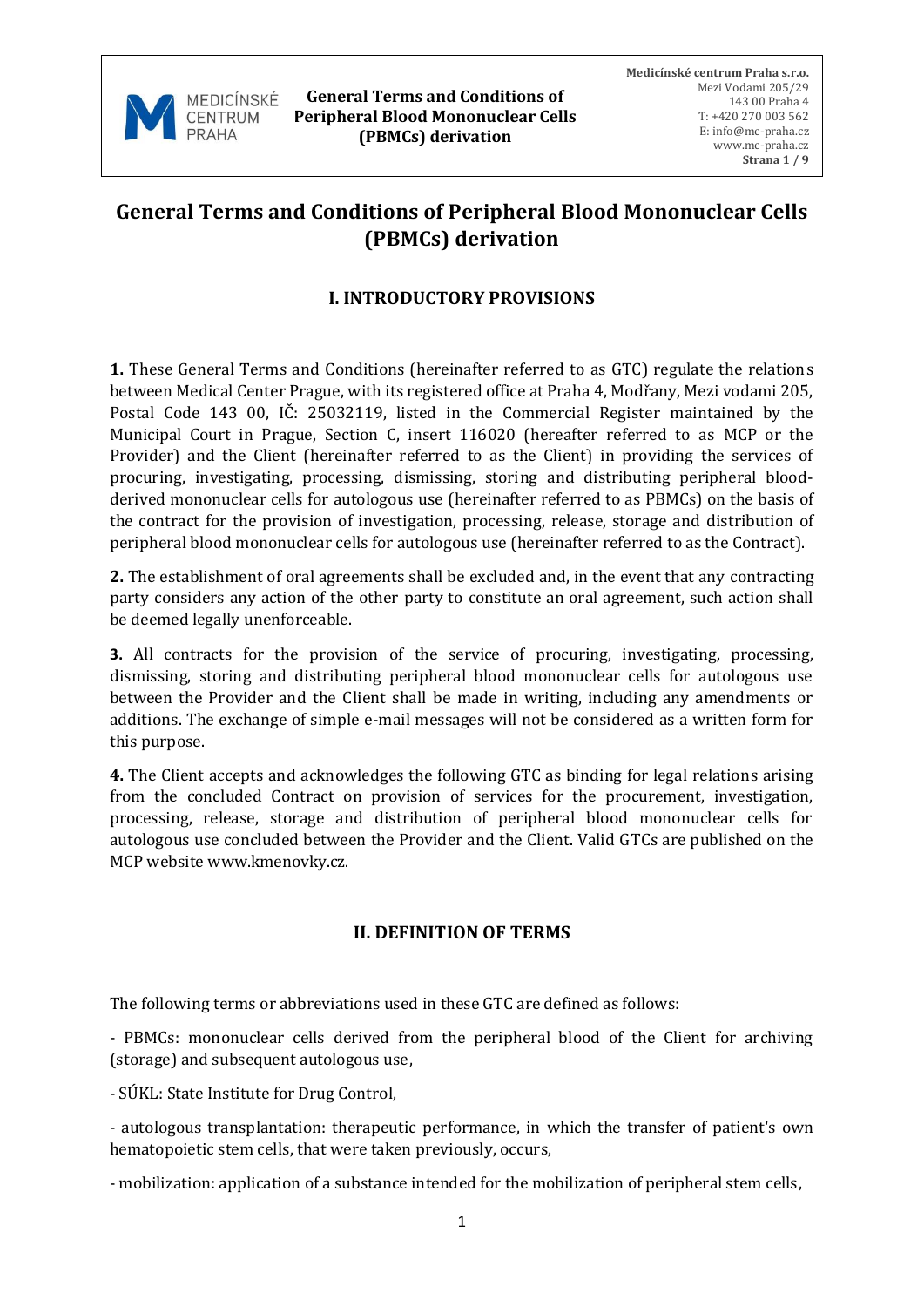

- obtaining PBMCs: separation of blood components in order to separate mononuclear cells by established operating procedures through a dedicated and approved instrument in the Provider's sampling room,

- PBMCs archiving: long-term storage of PBMCs in liquid nitrogen and/or liquid nitrogen vapours according to standard operating procedures,

- transplant centre: a medical facility different from the Provider that will in the future carry out autologous PBMCs transplantation,

- manufacturer: a manufacturer holding a license to manufacture a corresponding type of advanced therapy medicinal product, within the scope of the authorization of manufacturing evaluated medicinal products,

- Issuance of PBMCs: removal of PBMCs from archiving on the basis of Client's request for compliance with the conditions for issuance and distribution of PBMCs in a manner that allows the usage of PBMCs for direct use by the recipient, respectively for manufacturing advanced therapy medicinal product,

- release: release of PBMCs by the responsible MCP for distribution and subsequent use for transplantation or for the manufacture of advanced therapy medicinal product,

- PBMCs distribution: transport and delivery of PBMCs to the transplantation centre for autologous PBMCs transplantation or to the manufacturer where the advanced therapy medicinal product is to be produced.

# **III. CONTRACT, SUBJECT MATTER**

1. A written Contract is concluded between the Provider and the Client for providing services for the procurement, investigation, processing, release, storage and distribution of peripheral blood mononuclear cells for autologous use, of which Appendix No. 1 and these GTC form an integral part.

2. The Provider's services include the activities specified in Appendix No. 1 to the Contract.

3. The Provider is obliged to provide the material, equipment and means within all activities specified in Appendix No. 1 to the Contract as a service.

4. The Provider has the right for payment of the services price - remuneration and storage, the amount of which, the method of payment and the due date are set out in Appendix No. 1 and the Price List, which form an integral part of the Contract.

5. The Provider has the right to refuse to provide the PBMCs Subscription Service based on the positive results of microbiological and serological examinations found within the Medical Examination Services as defined in Appendix No. 1 to the Contract.

6. The Provider has the right to refuse to provide the PBMCs Storage Service in the event of insufficient PBMCs or low cell viability. In such cases, he is entitled to discard such PBMCs,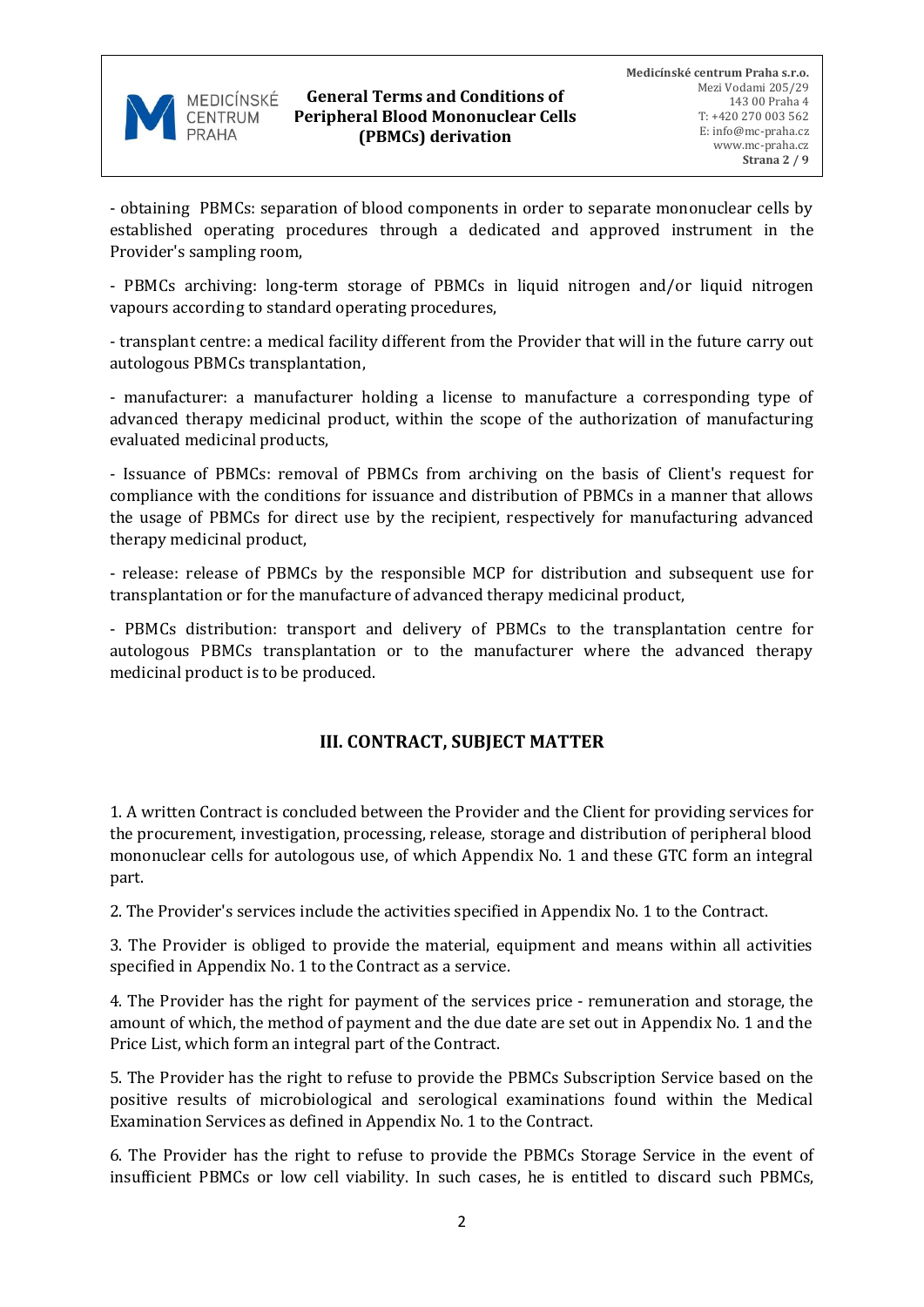

informs the Client of the disposal, the amount of remuneration is stipulated in Article IV, paragraph 2.1 of these GTC.

7. The Client has the right to request the issuance and distribution of stored PBMCs in accordance with these GTC.

8. The Client has the right to decide at any time about the disposal of the stored PBMCs, thus the Contract expires.

9. The Client has the right to request information related to the fulfilment of the Contract from the Provider or its contractual medical facilities.

# **IV. PAYMENT TERMS**

1. The Parties agree that the Client is obliged to pay the Provider fees for service in the amount and time limits set forth in Appendix No. 1, which forms an integral part of the Contract.

2. If after the examination of the taken PBMCs, the Provider concludes that it is not possible to store the PBMCs for a long time, the Provider shall immediately notify the Client and dispose of the PBMCs. In which case the storage, specified in Appendix No. 1 of the Contract, shall not be paid. Further, the amount of the one-off remuneration for "PBMCs withdrawal" services specified subsequently in Appendix No. 1 to the Contract is amended as follows:

2.1 in case of unsuccessful withdrawal or insufficient amount of PBMCs withdrawn or low cell viability, the Provider's contractual remuneration is CZK 5,000,

2.2 if the PBMCs cannot be stored for reasons lying on the Provider's side, no entitlement to remuneration arises. The client does not pay the fee.

### **V. DURATION OF THE CONTRACT, TERMINATION OF THE CONTRACT**

**1.** The Contract is concluded for a definite period of time, not exceeding 120 months from the date of archiving of PBMCs.

The contract will expire if any of the following occurs:

1.1 by issuing the PBMCs for distribution under the conditions for the issue and distribution of PBMCs described in Article VI. upon the Client's request to issue the PBMCs for the purpose of autologous use,

1.2 a decision for disposal by the responsible person of the Provider, based on:

1.2.1 termination of archiving, the termination of archiving will be based on the Client's request, and at the same time the conditions for issuing and distributing PBMCs pursuant to Art. VI. of these GTC,

1.2.2 termination of archiving at the request of the Client or a person authorized by him/her that there is no interest in distribution of the PBMCs,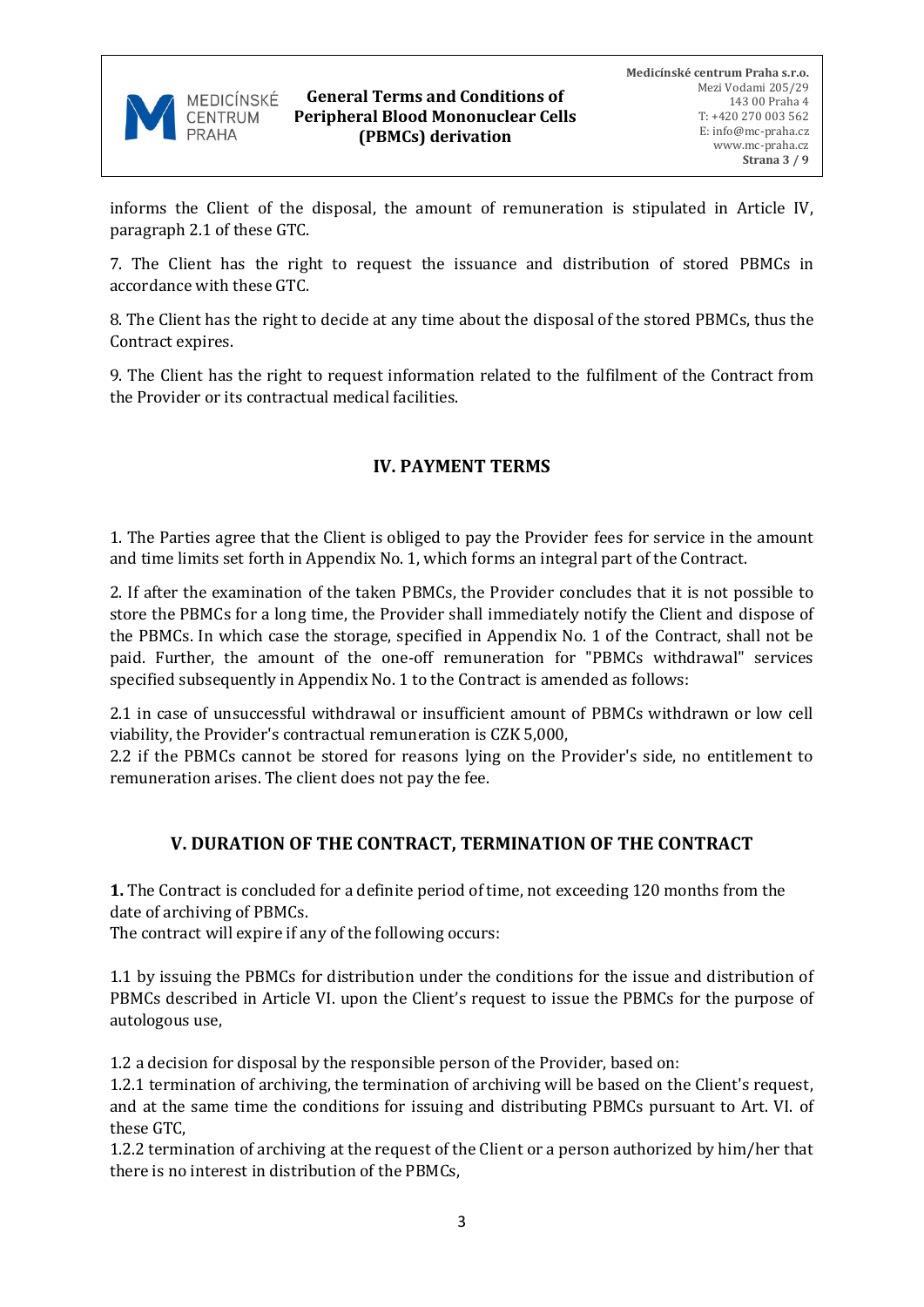

1.2.3. Termination of archiving, if from a professional point of view the subject of the Contract is frustrated, i.e. PBMCs is not objectively suitable for autologous use, 1.2.4 the facts referred to in Article III, points 4 and 6 of these GTC,

1.3 by the expiration of a period of 10 years (120 months) from the date of archiving of PBMCs, unless an extension of storage pursuant to par. 2 of this GTC article.

1.4 termination without giving any reason to any of the Contracting Parties, in which case the Contracting Parties agreed on a period of notice of 3 months. The notice period begins on the first day of the month immediately following the month in which the notice was delivered to the other party.

**2.** If PBMCs is not issued for autologous use within 120 months of storage, the Contract shall expire upon ending of this period; however, it is possible, at the request of the Client, specifying the required time and after accepting this request by the MCP, to extend the duration of the Contract. The validity of this Contract is extended by this acceptance, if the Client undertakes to pay, for an extended storage period, the contractual storage price according to the MCP pricelist valid at the time of the request for renewal, published at www.kmenovky.cz.

**3.** Upon termination of the Contract by the Client, the Client is obliged to pay the storage fee also for the time of the notice period. If the notice period exceeds  $1<sup>st</sup>$  of January of the relevant calendar year, the Client is obliged to pay the entire storage year for the relevant calendar year in which the notice period was executed.

**4.** In the event that the Contract is not terminated by releasing for distribution or securing the distribution of PBMCs, but the Contract ceases to exist by other means, the PBMCs will be discarded upon the termination of the Contract.

**5.** In the event of the Client's delay in payment, of the fee or storage sum, longer than 3 months, the Provider is entitled to immediately terminate the Contract. The contract expires on the day of delivery of the immediate notice to the other contracting party, the Client or his legal successor is obliged to pay to the Provider all due obligations, incl. contractual penalties within 3 days from the date of delivery of the immediate notice. Otherwise, the Provider shall be entitled to discard the PBMCs without further notice. This disposal does not affect the Provider's entitlement for fee or storage remuneration.

### **VI. PBMCs ISSUANCE AND DISTRIBUTION CONDITIONS**

1. The Client shall request the issuance of their PBMCs in writing. The Provider's responsible person shall assess whether the specified person is the Client and thus the owner of the stored PBMCs sample. In the application, the Client identifies a transplantation center or a modern therapy medicinal product manufacturer.

2. Upon receiving the request and verification by the Provider's records that the Client is the applicant, the Provider shall immediately contact the transplantation centre or the manufacturer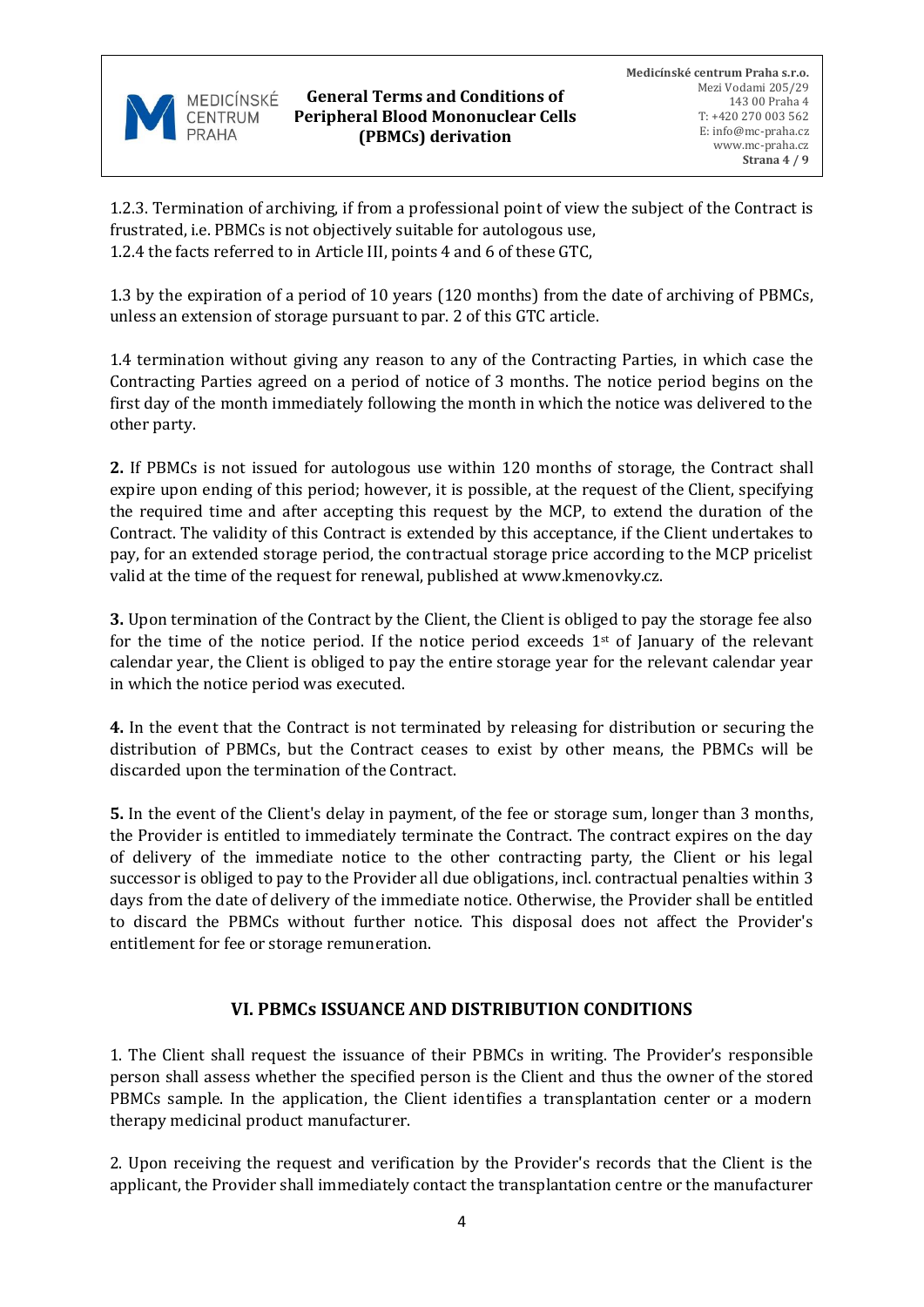

of the advanced therapy medicinal products, through the contact person specified in the application.

3. Upon agreement with the transplantation centre or the manufacturer of the advanced therapy medicinal product and with the Client, the manner of distribution of the PBMCs sample through the authorized distribution activity holder in the area of human tissues and cells granted to SÚKL. This shall be ensured as follows:

a) The Client entrusts the Provider by facilitating the distribution through its contractual partner, whom is the holder of a distribution license issued by SÚKL,

b) The Client shall, either by him/herself or through an authorized transplant centre or a manufacturer of advanced therapy medicinal products for autologous use, choose a distributor according to the list of holders of distribution authorized in the area of human tissues and cells issued by SÚKL, at their discretion.

4. The Provider is responsible and declares that, during the entire period of provision of PBMCs storage services for autologous use, the Provider has concluded a contract with a contractual partner who has the relevant license to distribute SÚKL pursuant to Act No. 296/2008 Coll. of quality assurance and safety of human tissue and cells intended for human use, (hereinafter referred to as the Contractor), and through this Contractor is able to ensure without delay the distribution of PBMCs as required by the Client and the transplant centre or the advanced therapy medicines manufacturer.

5. In the event that the Client decides to use the Provider to ensure the distribution, the Client shall provide the service through its contractual partner, the Provider shall ensure the immediate release of the PBMCs and distribution to its Contractor.

6. The Provider shall ensure that the PBMCs is handled in accordance with the requirements of the Transplantation Centre/Advanced Therapy Manufacturer and the Human Tissues and Cells Act when issued and distributed.

7. The Provider shall charge the Client for remuneration for the distribution in the amount that will be charged by the Contractor for the distribution services if the distribution is provided by the Provider.

8. From the takeover of PBMCs by the Client and/or by a person authorized by the Client, the Provider shall not be liable for the state and usability of PBMCs if it has been handled in violation of the GTC or Act No. 296/2008 Coll. of the tissues and cells for human use.

9. From the date of issue of these GTC, the contractual partner of the Provider is Ambulance Meditrans s.r.o. Praha 4, Vazovova 3/3228, Postal Code 143 00, IČ: 438 74 681, the amount of the contractual fee is governed by the terms of the contract for the provision of medical transport services - distribution of tissues and cells.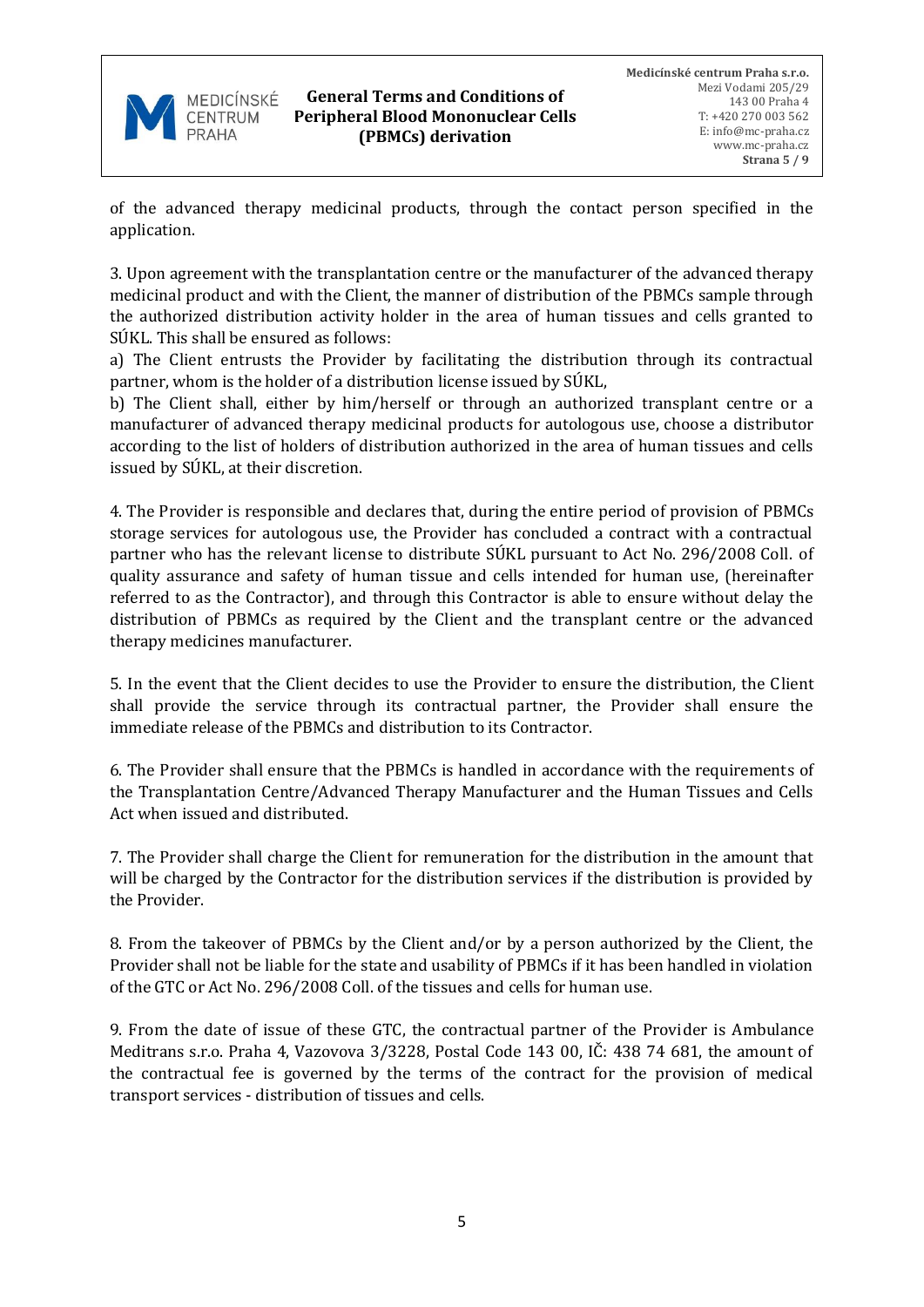

**General Terms and Conditions of Peripheral Blood Mononuclear Cells (PBMCs) derivation**

# **VII. IMPOSSIBILITY OF FULFILLMENT**

1. The contracting parties agree that the Contract shall terminate without any further due to the impossibility of fulfilment if the following facts occur:

1.1. the Client does not provide the necessary cooperation according to all the provisions of Article II of Appendix No. 1 of the Contract,

1.2. if the Provider becomes aware, during the provision of Medical Examination Services, that the Client's health status does not allow the realization of this Contract.

2. Failure to provide performance (Services) by the Provider shall not be deemed to be a delay and shall not give rise to a claim for compensation provided that it has been temporarily or permanently prevented from fulfilling their obligations under the Contract by an unforeseeable and unbeatable obstacle independent of the Provider's will. Such an obstacle is in particular; natural disaster, war, fire, explosion, labour dispute. The Party concerned undertakes to inform the other Party in writing immediately of the reasons and the expected duration of such an obstacle.

### **VIII. PROTECTION OF PERSONAL DATA OF REGISTERED CLIENTS**

In accordance with Act No. 110/2019 Coll., On Personal Data Processing, as amended, we are obliged to inform you of the extent to which personal data will be processed, who will process the personal data and how, and to whom the personal data may be disclosed. This information is given in Appendix no. 1 of these General Terms and Conditions (GTC).

### **IX. FINAL PROVISIONS**

1. By signing this Contract, the Provider is responsible and expressly declares to the Client that, in the event of termination of the Provider's activities, to operate a tissue establishment pursuant to Act no. No. 296/2008 Coll., on Quality Assurance and Safety of Human Tissues and Cells for Human Use and the alteration of certain related acts (Human Tissues and Cells Act), as amended, the Provider will secure the PBMCs specimen storage and documentation, traceability and the availability of stored tissues and cells for the purpose of the Client's use, in accordance with the mentioned Act on Human Tissues and Cells.

2. The contractual relationship shall be governed by the laws of the Czech Republic and any disputes arising out of or in relation to it shall be entitled to be heard and decided by the competent courts in the Czech Republic.

3. Any written communication between the Parties shall take the form of a registered letter or electronically to contacts communicated by the Parties during the term of the Contract. Interested parties undertake to notify the other party in writing of the change of address, residence or change of other contact details. The day of delivery of documents sent under the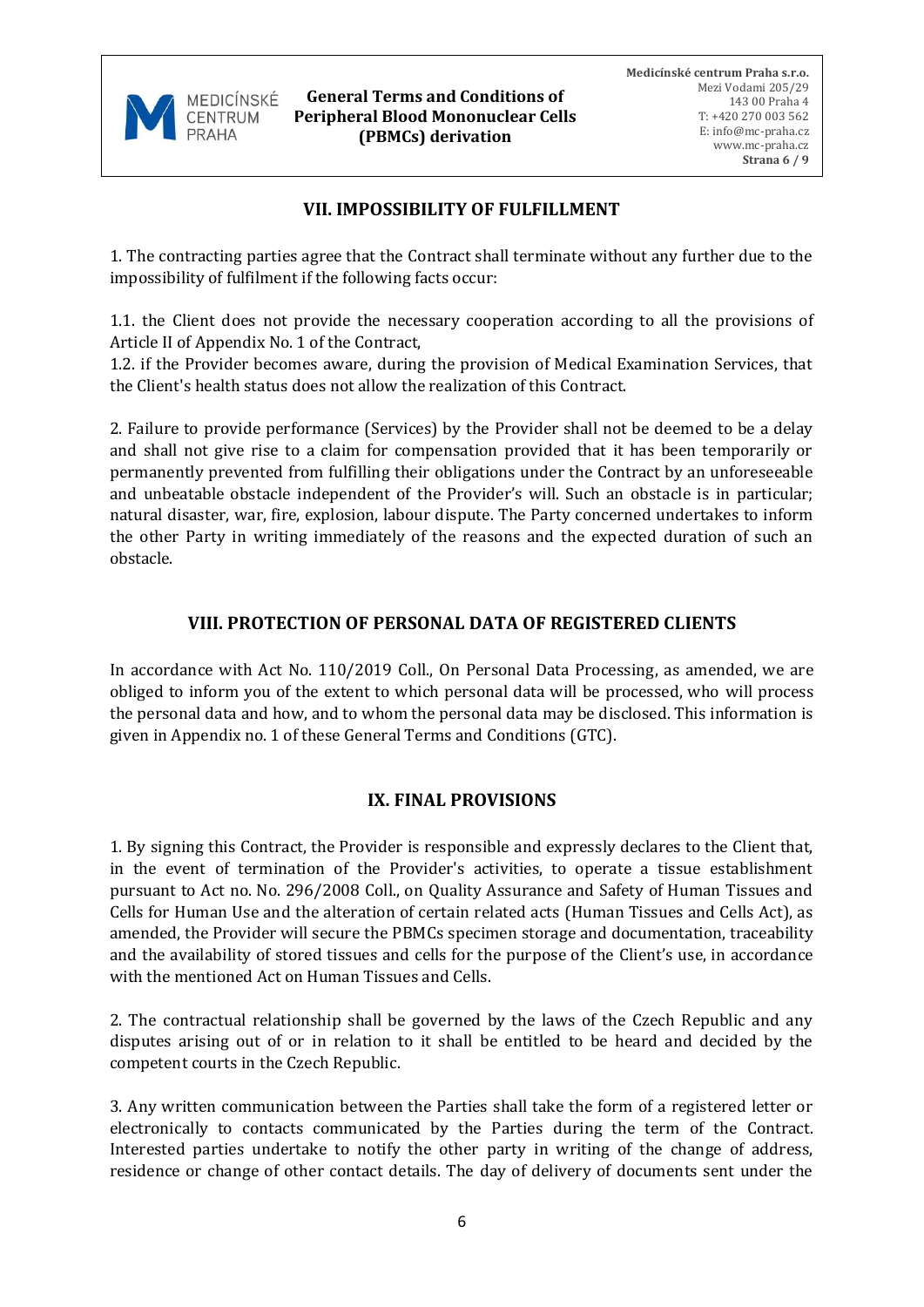

Contract or in connection with the Contract, unless another day of delivery is proven, is understood to be the last day of the period in which the document for the addressee has been deposited with the postal operator, even if the addressee did not know of the deposit.

These General Business Terms and Conditions come into effect on June 18th 2019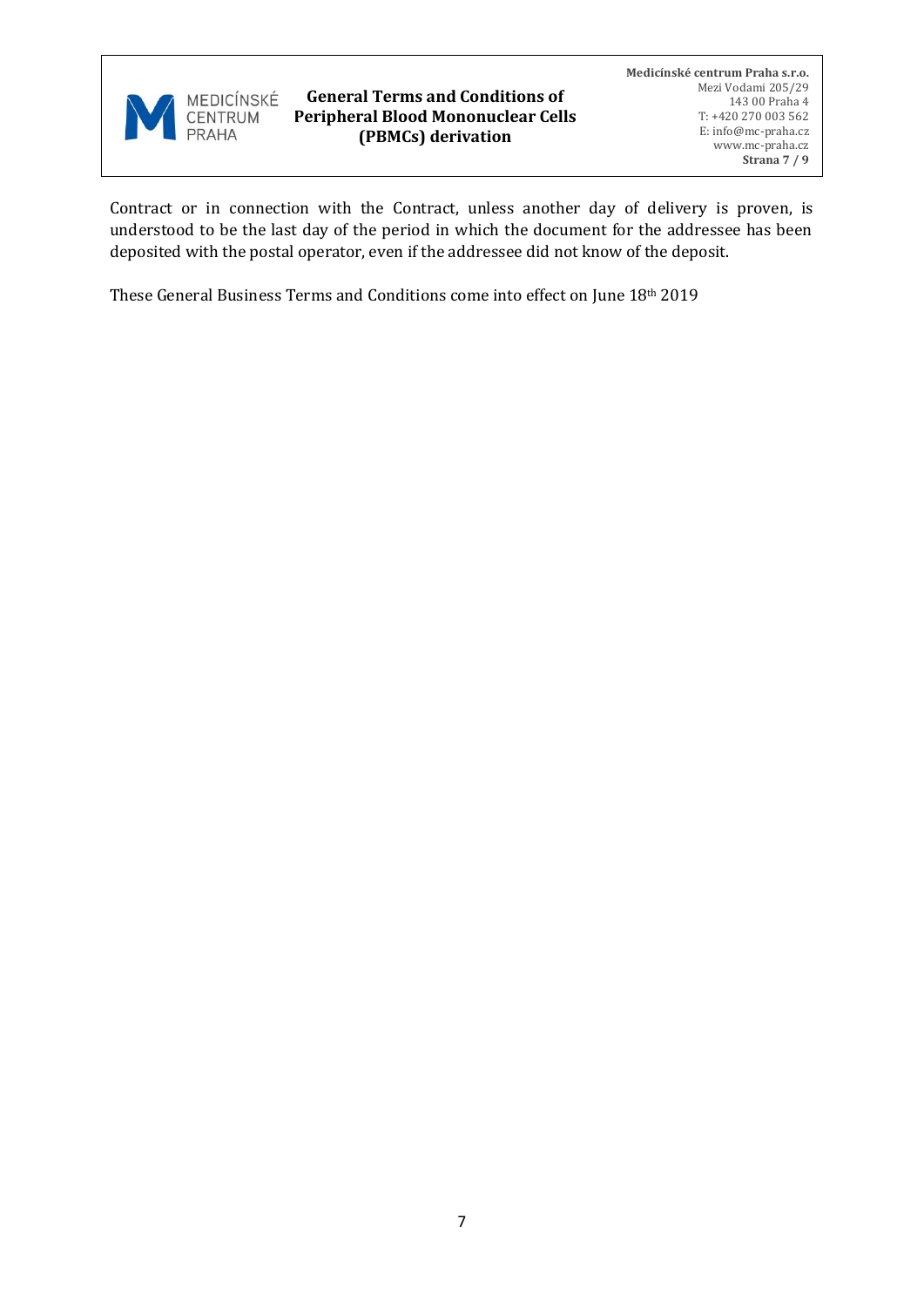

# **Appendix no. 1 of the General Business Terms and Conditions for Peripheral Blood Mononuclear Cells (PBMCs) derivation**

## *Information on processing of personal data*

*In accordance with Regulation (EU) 2016/679 of the European Parliament and of the Council of 27 April 2016 on the protection of individuals with regard to the processing of personal data and on the free movement of such data and repealing Directive 95/46 / EC (General Regulation on the protection of personal data) and in accordance with Act No. 110/2019 Coll., on the Processing of Personal Data and Amendments to Certain Acts, as amended (hereinafter referred to as "GDPR"), we are obliged to inform you as the data subject (the "Client") about the way of processing your personal data at the Medical Center Prague (hereinafter referred to as the "Administrator").* 

The Administrator and the Client have concluded a Contract for the provision of PBMCs derivation services. Within this legal relationship, the Provider will process the client's personal data in accordance with Act No. 110/2019 Coll., On Personal Data Processing, as amended.

# *Actualisation of the contractual relationship:*

This processing is necessary for the performance of the Contract to which the Client is a party. The processing of personal data of the client is carried out on the basis of the legal authorization of Article 6, section 1, GDPR.

# **Under this authority, the Administrator is not required to demand the Client's consent to the processing of personal data.**

### *Privacy Manager:*

Medical Center Prague, with its registered office at Mezi Vodami 205/29, 143 00 Praha 4, IČ: 25032119, registered in the Public Register kept by the Municipal Court in Prague, Section C, File 116020.

# *Scope of processed personal data:*

- name and surname,
- year of birth
- delivery (billing) address
- email address,
- phone number.

### *Purpose of processing provided data:*

These data are processed for the purpose necessary to fulfil the terms of the Contract.